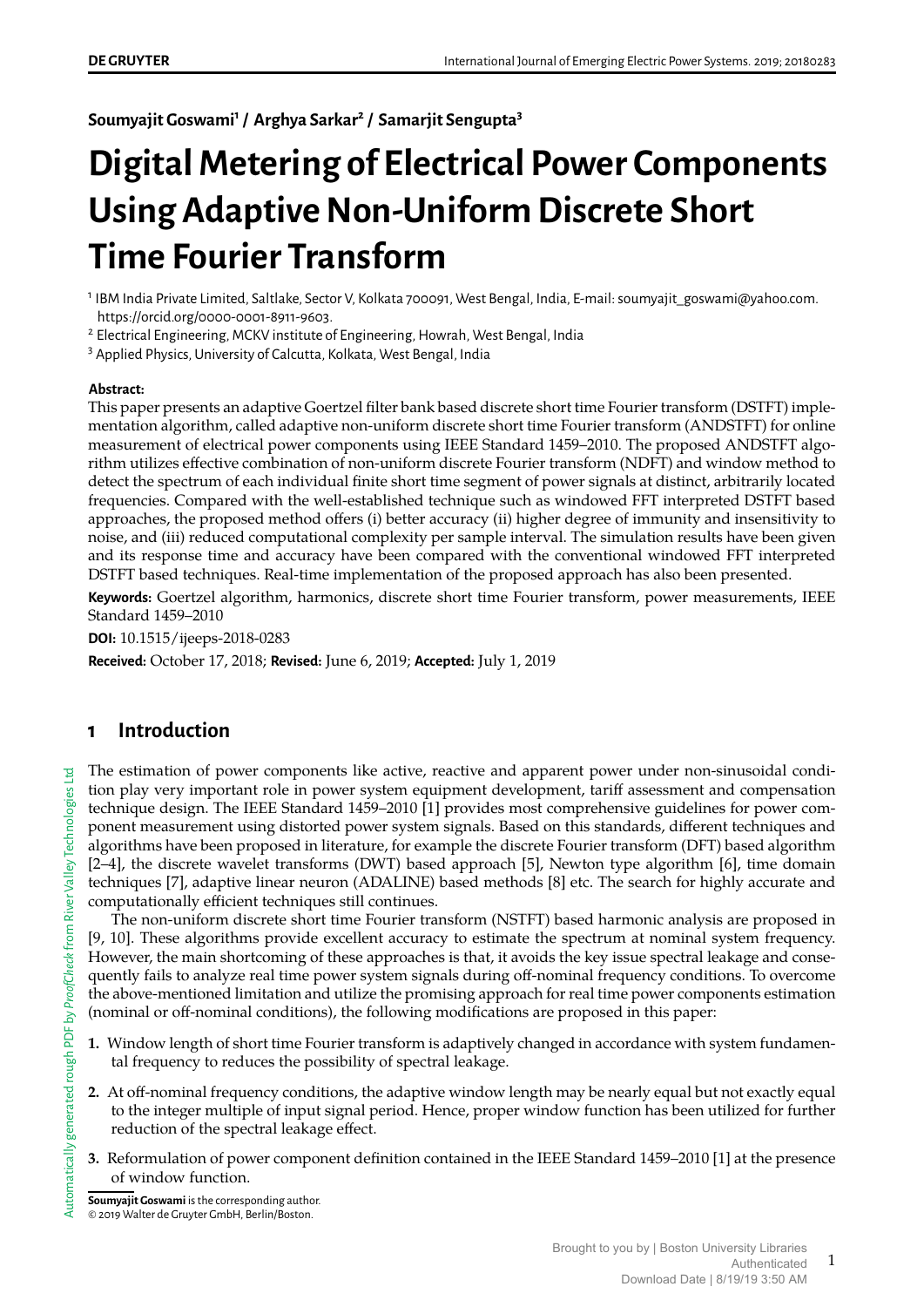Since the Fourier coefficients of adaptively selected short time section have been computed on selected frequencies, the modified approach is termed as "adaptive non-uniform discrete short time Fourier transform" (ANDSTFT).

The advantages of the proposed ANDSTFT in comparison with the conventional FFT based DSTFT [4] are:

- **1.** The ANDSTFT enables to compute the Fourier coefficients of the input signal at any arbitrary points in frequency domain (not only at equally spaced integer points like the FFT) without changing the algorithm structure. This is predominantly useful for sub-harmonic and inter-harmonic estimations and spectrum analysis at off-nominal frequency conditions.
- **2.** The proposed algorithm is proficient to estimate spectrum at the selected frequencies, calculation of entire points in frequency domain need not be necessary. Hence, slight idea about the harmonic orders of the distorted signals significantly reduces the computational complexity. However, Table 1 shows that the computational load per sample interval of the proposed algorithm is also less than that of the FFT based DSTFT, when all the frequency points have been considered.
- **3.** The ANDSTFT has capacity of doing sample by sample processing, thus, suitable for real time implementation. Moreover, computational complexity per sample is less.
- **4.** The adaptive selection of window length (not only power of two) substantially reduces spectral leakage effect.

Theoretical aspects and advantages of the proposed ANDSTFT have been discussed, the power components measurement accuracy is evaluated, and the simulation results are presented. LabVIEW™ based test results also provided to establish the feasibility of the proposed method in real time. The acquired results confirm an advantage in improved accuracy, better immunity and insensitivity to noise, and lower computational load per sample interval, than the conventional FFT interpreted DSTFT based approaches.

# **2 Theoretical development**

This paper proposes a modified algorithm, called adaptive non-uniform discrete short time Fourier transform (ANDSTFT) for online implementation of the discrete short time Fourier transform (DSTFT). In this section, the theoretical development of ANDSTFT is briefly explained.

### **2.1 Definition of the adaptive non-uniform discrete short time fourier transform (ANDSTFT)**

The ANDSTFT evaluates the frequency samples of finite length "snap-shot" sequence at *H* arbitrary, distinct points in *z*-plane. If the adaptive window be of length  $N_{Adp}$ , defined in the range  $0 \le m \le N_{Adp}$ , the ANDSTFT of the discrete time signal  $x[n]$  has been defined at a particular time index, n, as

$$
X_{ANDSTFT} [z_h, n] = \sum_{m=0}^{N_{Adp}} x [m] w [n - m] z_h^{-m}, 0 \le m \le N_{Adp}
$$
 (1)

where  $z_1, \ldots, z_H$  are distinct points located arbitrarily in the *z*-plane within unit circle.

### **2.2 Real time implementation of the ANDSTFT**

The proposed ANDSTFT implementation algorithm consists of the following steps:

#### **2.2.1 Determining the fundamental frequency and integer multiple of the input signal periods with minimum possible error**

For the purpose of precise estimation of the fundamental frequency of power system signals with lower computational load, a second-degree digital integrator based method [11] is effectively used. Pre-filtration of nonsinusoidal signal  $s[n]$  by a suitable band-pass filter eliminates dc offset and higher order harmonics; and leads following observation model

2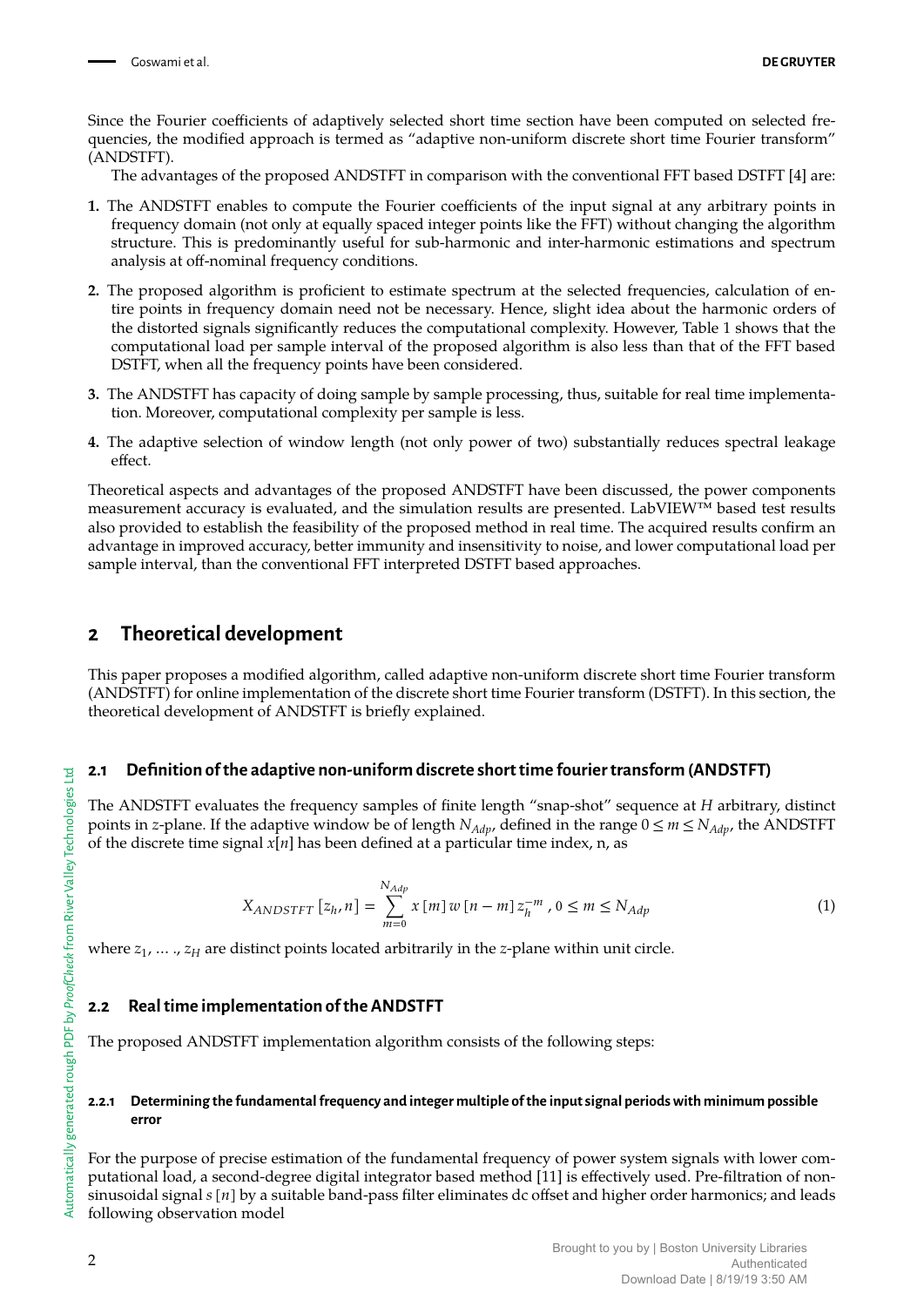$$
s_F[n] = \sqrt{2}S_1 \sin \left(\omega_1 n + \alpha_F\right) + \xi_F[n] \tag{2}
$$

where  $\sqrt{2S_1}$  is the amplitude, n is the number of samples,  $\omega_1$  is the fundamental angular frequency,  $\alpha_F$  is the phase and  $\zeta_F[n]$  is the noise signal.

In [11], the authors present a novel approach for fast and accurate estimation of fundamental frequency from eq. (2) with modest computation. This algorithm is highly robust with respect to distortion and noise, and efficiently takes care of proximity to zero crossing problems.

The fundamental frequency  $f$  within the observation window can be obtained utilizing [11] as:

$$
f[n] = \frac{1}{2\pi} \sqrt{r[n]} \tag{3}
$$

where,

$$
\hat{r}[n] = \frac{\sum_{j=0}^{A-1} s_F [n-j] \{-s_{FIBPF} [n-j] \}}{\sum_{j=0}^{A-1} (s_{FIBPF} [n-j])^2}
$$
\n(4)

 $s_{FIBPF}[n]$  is the band-pass second-degree integration of  $s_F[n]$ , *A* is the length of the observation window.

If,  $N_{Adv}$  is the nearest integer number of samples within  $p$  periods of the input signal corresponding to the estimated integer multiple of input signal periods, then from the knowledge of the system fundamental frequency, *f*, it can be defined as

$$
N_{Adp} = \text{round}(pf_s/f) \text{ to the nearest integer.}
$$
 (5)

to the nearest integer.

Hence, *Nint* is adaptively changed in dependence on the value of system fundamental frequency and reduces the possibility of spectral leakage.

#### **2.2.2 Application of window function to the input signal**

The advantage of application of window functions is to diminish the spectral leakage at a great extent, which in turn allows to analyze the periodical signal without necessity to determine integer multiple of its periods. The two frequency domain parameters characterizing the Fourier transform of a window function are its main lobe width and the relative side lobe amplitude. The former parameter concludes the ability of the window to resolve two signal components in the vicinity of each other, while the latter controls the degree of leakage of one component into a nearby signal component. Among different types of window functions, Hanning and Hamming windows seem particularly suitable for harmonic and inter harmonic estimation at the presence of spectral leakage because both are characterized by a main lobe width exactly double and side lobe width exactly equal compared to those of rectangular window [12]. Application of window function  $w(n)$  to  $N_{Adn}$  samples of the input signal  $x(n)$  gives:

$$
x_e[n] = x[n]w[n] \ n = 0, 1, 2, \dots, N_{Adp}
$$
 (6)

However, the application of Hanning or Hamming window requires an additional narrowband correction factor to boost the peak level to match the rectangular window peak level [12].

#### **2.2.3 Computation of the ANDSTFT coefficients of weighted input signal**

A combined approach has been proposed for real time estimation of the ANDSTFT coefficients, in which it has been assumed that the window is fixed and, within each and every short time segment of the signal, the frequencies of interest are also fixed and located on the unit circle in the *z*-plane. Under these conditions, for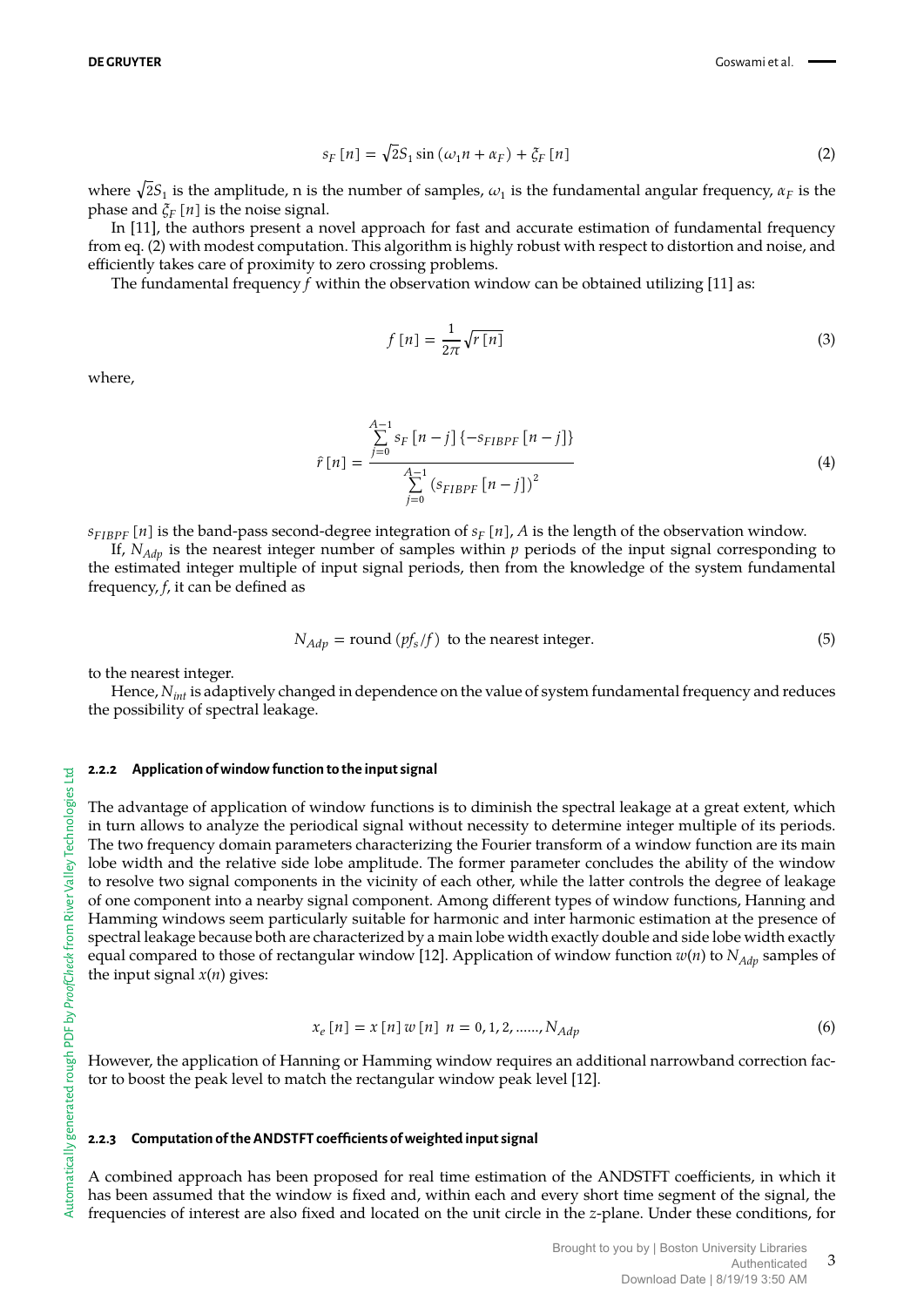a specific short time section,  $X_{ANDSTFT}[z_h,n]$  is simply the normal NDFT of the sequence  $x_e[n]$  and can be implemented using the Goertzel algorithm due to its lower computational complexity and sample by sample computation [13]. Goertzel's algorithm allows to compute every single bit of the ANDSTFT with the second order recursive digital filters. The output  $y_h[n]$  of this algorithm is the output of initially relaxed LTI digital filter with a transfer function [9, 10],

$$
H_h(z) = \frac{1}{1 - W_{H}^h z^{-1}}
$$
\n(7)

with an input signal  $x_e[n]$ . The block diagram of modified approach to the recursive computation of  $h<sup>th</sup>$  DFT sample of eq. (7) is shown in Figure 1.



**Figure 1:** Goertzel algorithm as a second order recursive computation.

In the proposed approach, the intermediate signals,  $q_h$  [n] and  $q_h$  [n – 1] of Figure 1 are computed recursively using the difference equation

$$
q_h[n] = x_e[n] + 2\cos\left(\frac{2\pi h p}{N_{int}}\right)\omega_h \times q_h[n-1] - q_h[n-2], 0 \le n \le N
$$
\n(8)

with the initial conditions

$$
q_h[-1] = q_h[-2] = 0 \tag{9}
$$

and *ω<sup>h</sup>* is adaptively chosen as

$$
\omega_h = h f / f_s \tag{10}
$$

The ANDSTFT coefficients have been computed at  $N_{Adp}^{\phantom{\dag}}^{\phantom{\dag}}$  iteration using the following expression

$$
X_{ANDSTFT} [z_h, n] = y_h [n]_{n=N_{Adp}} = q_h [N_{Adp}] - e^{-j(2\pi h p / N_{Adp})} q_h [N_{Adp} - 1]
$$
\n(11)

If, the signal energy is distributed in *H* distinct but arbitrarily placed points over the unit circle in *z*-plane, then the spectral analysis of the signals using the ANDSTFT can be performed using a bank of *H* adaptive Goertzel IIR filters (one per harmonic of interest).

The block diagram of the proposed ANDSTFT algorithm has been shown in Figure 2 whereas the flow chart of the proposed algorithm has been presented in Appendix.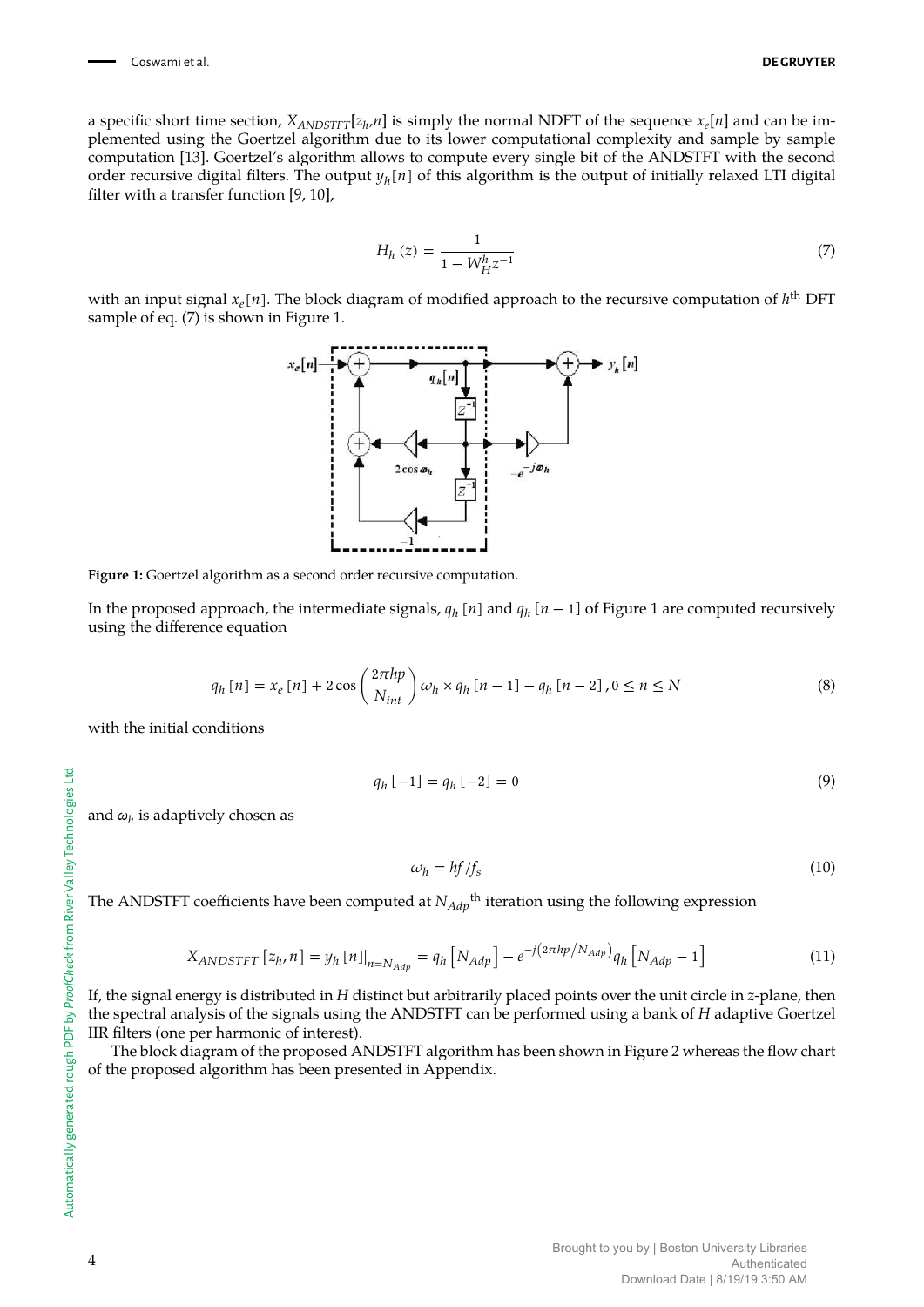

**Figure 2:** Realization of the ANDSTFT using the adaptive Goertzel filter bank.

#### **2.3 Computational complexity**

For real input signals, *N* point FFT based DSTFT algorithm waits entire window cycle to accrue weighted data points and performing the FFT operation using (*N*/2)log2*N* complex multiplications and *N*log2*N* complex additions [10] within a sample interval, after completion of each window. For windowing operation, it also requires *N* real multiplications.

Whereas, H point ANDSTFT ( $H \leq N$ ) requires  $H + 1$  real multiplications and 2H real additions (excluding computational load of frequency measurement) at every sample interval except end sample period of each window cycle. At end sample, it computes recursive as well as non-recursive portion of Figure 1; hence requires *H* + 1 real multiplications, 2 *H* real additions, *H* multiplications between real and complex numbers, and *H* complex additions.

Considering one complex multiplication encompasses four real multiplications and two real additions, and one complex addition encompasses two real additions, the complexities of both algorithms for *N* = 256 are summarized in Table 1. For fair comparison, the worst case has been considered where all 256 bins have been calculated using the ANDSTFT  $(H = N)$ .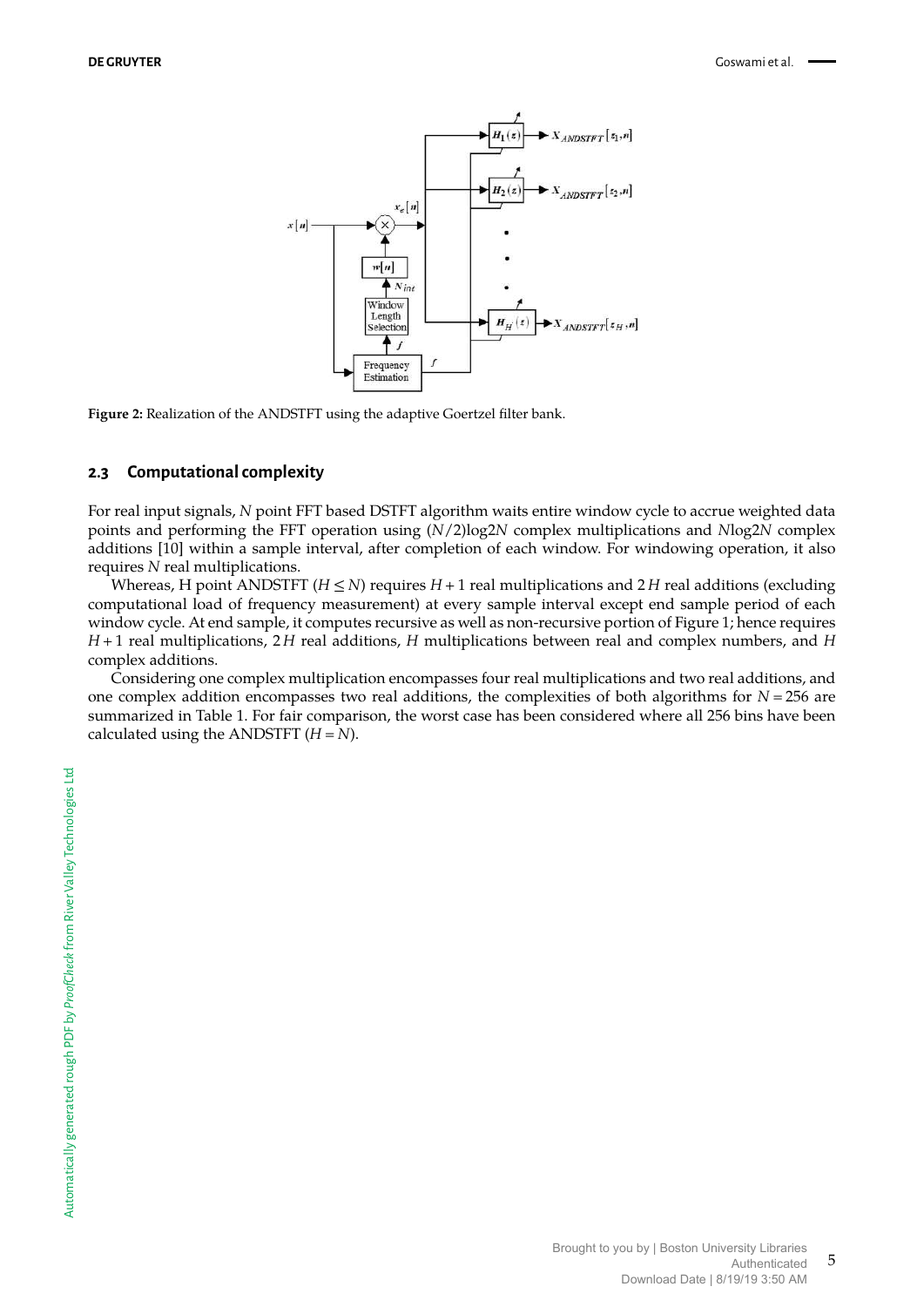|                                                    | Total Computational Load per window<br>cycle                                | <b>Real Multiplications</b><br>Additions<br>Real | 66,561<br>132,096                                                                   | 4352<br>6144   |
|----------------------------------------------------|-----------------------------------------------------------------------------|--------------------------------------------------|-------------------------------------------------------------------------------------|----------------|
| FFT based DSTFT for real input signal.             | al between first to last but one Last Sample interval of window<br>sequence | <b>Real Multiplications</b><br>Additions<br>Real | 769<br>1024                                                                         | 4097<br>6144   |
|                                                    | sample interval of window sequence<br>At every sample interva               | Real Multiplications<br>Real Additions           | 257<br>512                                                                          | I              |
| Table 1: Computational complexities of ANDSTFT and | $N = 256$                                                                   |                                                  | undamental frequency<br>computational load of<br>ANDSTFT (excluding<br>measurement) | FFT based STFT |

Automatically generated rough PDF by *ProofCheck* from River Valley Technologies Ltd

Automatically generated rough PDF by ProofCheck from River Valley Technologies Ltd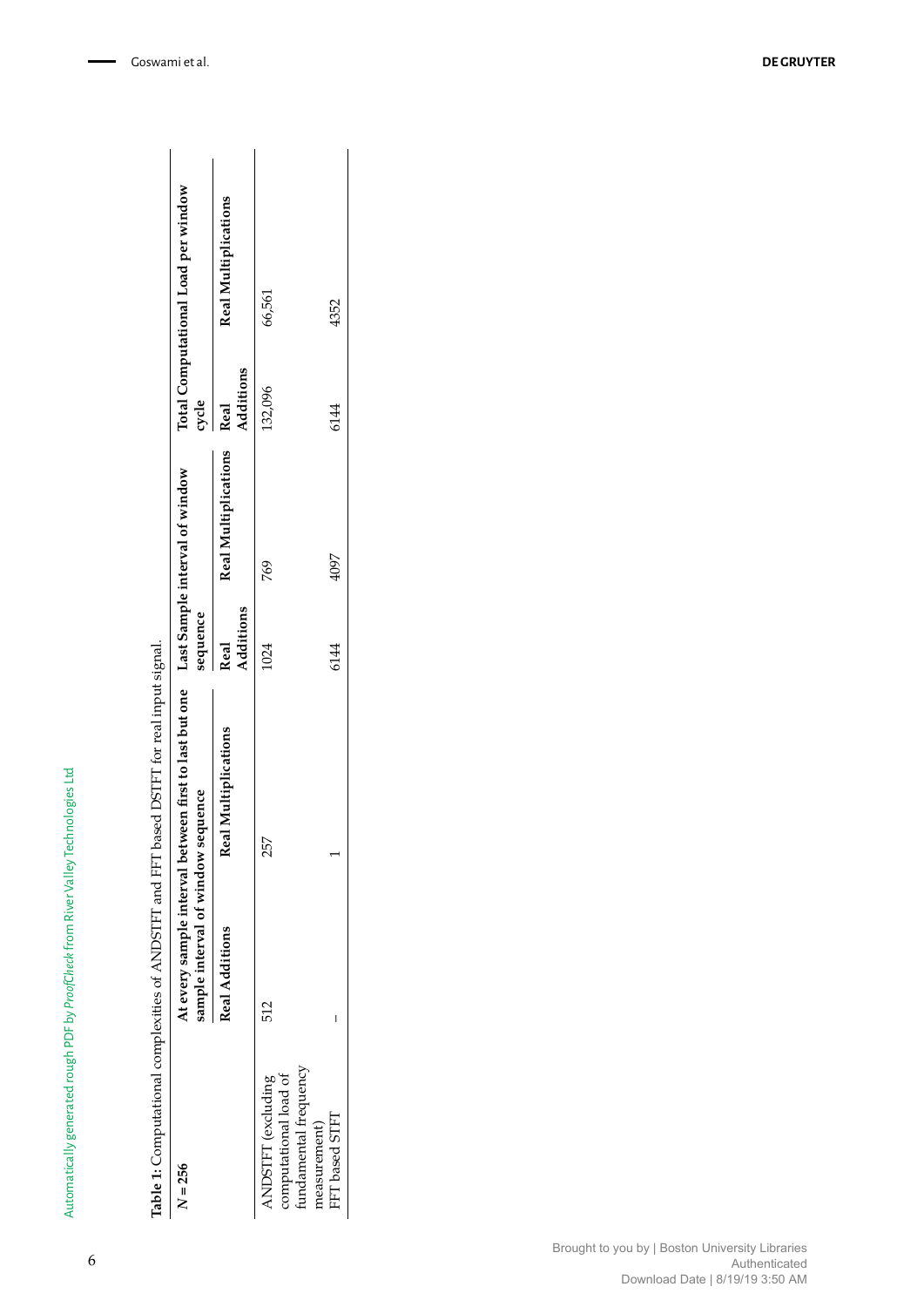From Table 1 it has been observed that the total computational load per window cycle of the ANDSTFT is much larger than the FFT based DSTFT. When computation per sample interval has been considered, the application of the ANDSTFT is much more beneficial. In an on-line estimation process, the mathematical calculation corresponding to a particular sample has to be performed within the sample time interval between this particular sample and the next sample. Since windows are not overlapped in the developed algorithm (as shown in Appendix), processor choice depends on maximum mathematical operation requirement within a single sample interval, not on total computational load. Hence, for fixed sampling frequency and fixed *N*, the proposed AND-STFT algorithm can easily be implemented in a relatively slower processor, thus in turn reduces the instrument cost.

Moreover, the computational load of the fundamental frequency estimation algorithm does not pose too many problems. As shown in flow chart of the proposed algorithm, at every sample interval except end sample period of each window cycle requires 8 real additions and 9 real multiplications for band pass filtration, 8 real additions and 9 real multiplications for band-pass second-degree integration, 2 real additions and 2 real multiplications to compute *C* and *D*. Hence, only extra 18 real additions and 20 real multiplications per sample interval are required for fundamental frequency estimation. Computational complexities at last sample interval of window sequence is slightly greater, since along with *C* and *D*, *r* and *f* to be calculated.

In practice, power system signals contain only a few dominant harmonics [1]. In this case the ANDSTFT approach is more efficient from total computational load view point, since for a small number of filters, the computational complexity will be much lower than the conventional FFT based STFT, even with the log(*N*) advantage.

#### **2.4 The ANDSTFT stability**

Every ANDSTFT single bin Goertzel filter is marginally stable since its poles lie on the unit circle in *z*-plane. If filter coefficient numerical rounding errors are not severe, the ANDSTFT is bounded-input-bounded-output (BIBO) stable [13]. However, if rounding causes the filter's poles to move outside the unit circle, a damping factor *d* can be utilized to force the poles to be at a radius of *d* inside the unit circle [13]. Use of the damping factor *d* confirms stability, but the output of the Goertzel filter is no longer exactly equal to  $X_{ANDSTFT}$  [ $z_h$ ,  $n$ ]. While the error is reduced by making *d* very close to (but less than) unity, a scheme does exist for eliminating that error at the expense of additional logic operations.

# **3 Reformulation of the power components**' **definitions using the ANDSTFT**

This section provides single-phase power components' definitions contained in the IEEE Standard 1459–2010 [1] and their reformulation in the ANDSTFT domain under non-sinusoidal situations. The basic assumption is that the periodic power system signals have been uniformly sampled at sampling frequency fs, greater than the Nyquist rate, so that aliasing of spectra does not occur. The expressions of power components definitions in the ANDSTFT domain are only provided here; details derivation may be found in [10].

At steady state conditions, the non-sinusoidal instantaneous voltage, v, and current, i, of fundamental angular frequency ω1 may be represented by Fourier series of the form:

$$
v = \sqrt{2}V_1 \sin\left(\omega_1 t - \alpha_1\right) + \sqrt{2}\sum_{h \neq 1} V_h \sin\left(\omega_h t - \alpha_h\right) = v_1 + v_H \tag{12}
$$

$$
i = \sqrt{2}I_1 \sin (\omega_1 t - \beta_1) + \sqrt{2} \sum_{h \neq 1} I_h \sin (\omega_h t - \beta_h) = i_1 + i_H
$$
 (13)

where  $v_1$ ,  $i_1$  represent the power system frequency components, and  $v_H$ ,  $i_H$  represent the harmonic components. *α*1,*β*<sup>1</sup> correspond to the fundamental voltage and current phase angle respectively, while *α<sup>h</sup>* and *β<sup>h</sup>* represent the harmonic voltage and current phase angle respectively, at *h*<sup>th</sup> harmonic.

#### **3.1 RMS calculations**

The RMS values of the non-sinusoidal voltage signals with time period *T* is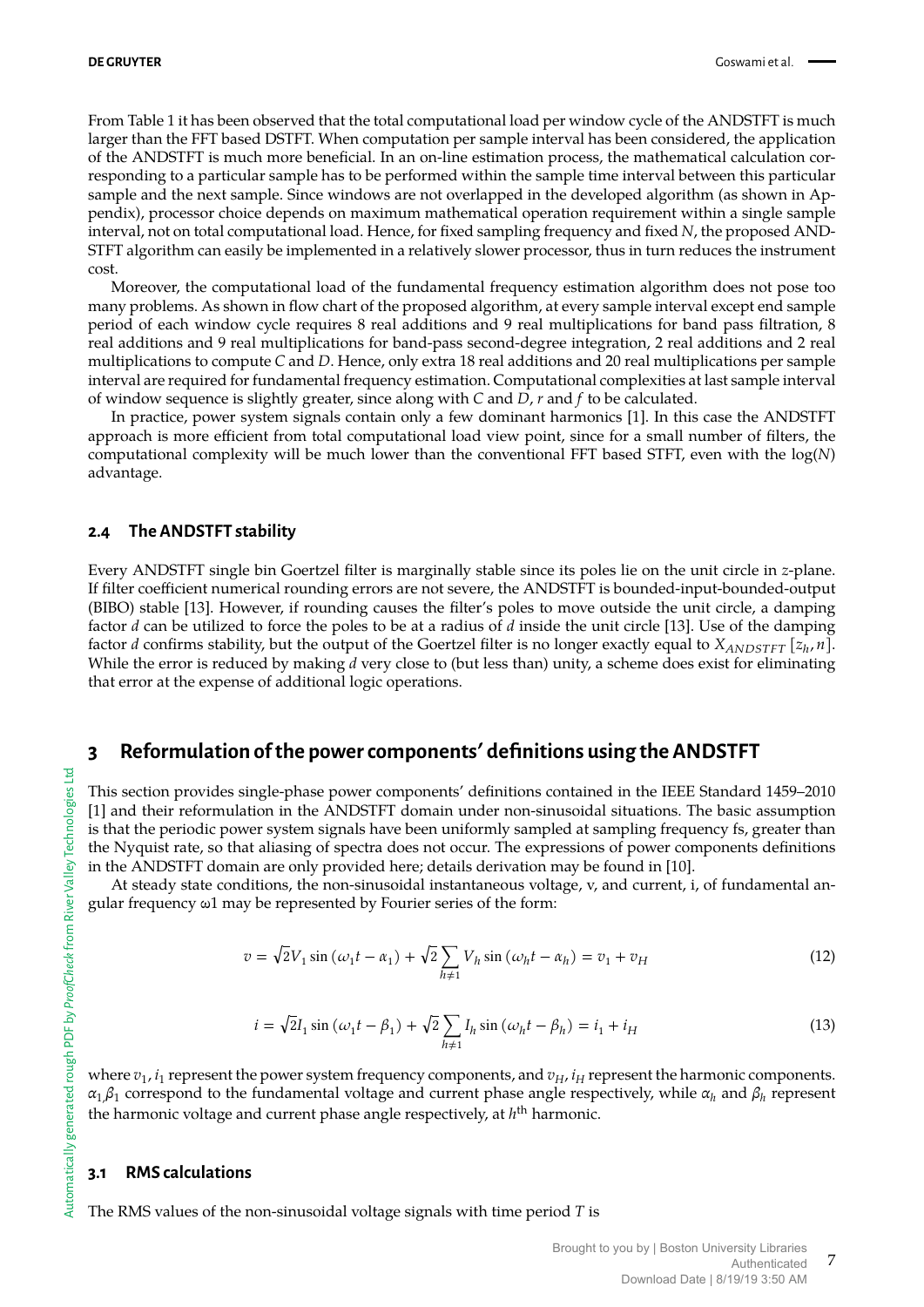Goswami et al. **DE GRUYTER**

$$
V_{rms} = \frac{1}{kT} \int_{\tau}^{\tau + kT} v^2 dt = \sqrt{V_1^2 + V_H^2}
$$
 (14)

where

$$
V_{1} = \frac{1}{kT} \int_{\tau}^{\tau + kT} v_{1}^{2} dt
$$
  
=  $\frac{\sqrt{2}}{\eta N} \sqrt{\left( \text{Re} \{ V_{ANDSTFT} [z_{1}, n] \}^{2} + \text{Im} \{ V_{ANDSTFT} [z_{1}, n] \}^{2} \right)}$  (15)

$$
V_{H} = \frac{1}{kT} \int_{\tau}^{\tau + kT} v_{H}^{2} dt
$$
  
=  $\frac{\sqrt{2}}{\eta N} \sqrt{\sum_{h=0}^{M_{v}} \text{Re} \{V_{ANDSTFT} [z_{h}, n] \}^{2} + \text{Im} \{V_{ANDSTFT} [z_{h}, n] \}^{2}}$  (16)

 $M_v$  is the maximum order of the voltage harmonics*,*  $\eta$  is the narrowband correction factor, needed to match any given window peak level to the rectangular window peak level. It is defined as the ratio of the window integral to the integral of a rectangular window of same length.

$$
\eta = \frac{\sum_{i=0}^{N} w_i}{\sum_{i=0}^{N} w_{rect_i}} = \frac{1}{N} \sum_{i=0}^{N} w_i
$$
\n(17)

Similarly, the expressions of rms value of distorted current signal is

$$
I_{rms} = \frac{1}{kT} \int_{\tau}^{\tau + kT} i^2 dt = \sqrt{I_1^2 + I_H^2}
$$
 (18)

where

$$
I_1 = \frac{1}{kT} \int_{\tau}^{\tau + kT} i_1^2 dt
$$
  
=  $\frac{\sqrt{2}}{\eta N} \sqrt{\text{Re} \{I_{ANDSTFT} [z_1, n] \}^2 + \text{Im} \{I_{ANDSTFT} [z_1, n] \}^2}$  (19)

$$
I_{H} = \frac{1}{kT} \int_{\tau}^{\tau + kT} i_{H}^{2} dt
$$
  
=  $\frac{\sqrt{2}}{\eta N} \sqrt{\sum_{h=0}^{M_{i}} \text{Re} \{I_{ANDSTFT} [z_h, n] \}^{2} + \text{Im} \{I_{ANDSTFT} [z_h, n] \}^{2}}$  (20)

 $M_i$  is the maximum order of current harmonics.

#### **3.2 Active power**

The total active power *P*, fundamental active power  $P_1$  and harmonic active power  $P_H$  can be derived as

$$
P = \frac{1}{kT} \int_{\tau}^{\tau + kT} v_{rms} i_{rms} dt
$$
 (21)

$$
P_1 = \frac{1}{kT} \int_{\tau}^{\tau + kT} v_1 i_1 dt
$$
  
= 
$$
\frac{2}{N^2 \eta^2} (\text{Re} \{V_{ANDSTFT} [z_1, n] \} \text{Re} \{I_{ANDSTFT} [z_1, n] \})
$$
  
+ Im 
$$
\{V_{ANDSTFT} [z_1, n] \} \text{Im} \{I_{ANDSTFT} [z_1, n] \})
$$
 (22)

$$
P_H = \frac{1}{kT_2} \int_{\tau}^{\tau + kT} v_H i_H dt
$$
  
=  $\frac{1}{N^2 \eta^2} \sum_{h \neq 1}^{\tau + kT} (\text{Re}\{V_{ANDSTFT} [z_h, n]\} \text{Re}\{I_{ANDSTFT} [z_h, n]\})$   
+ Im\{V\_{ANDSTFT} [z\_h, n]\} Im\{I\_{ANDSTFT} [z\_h, n]\}) (23)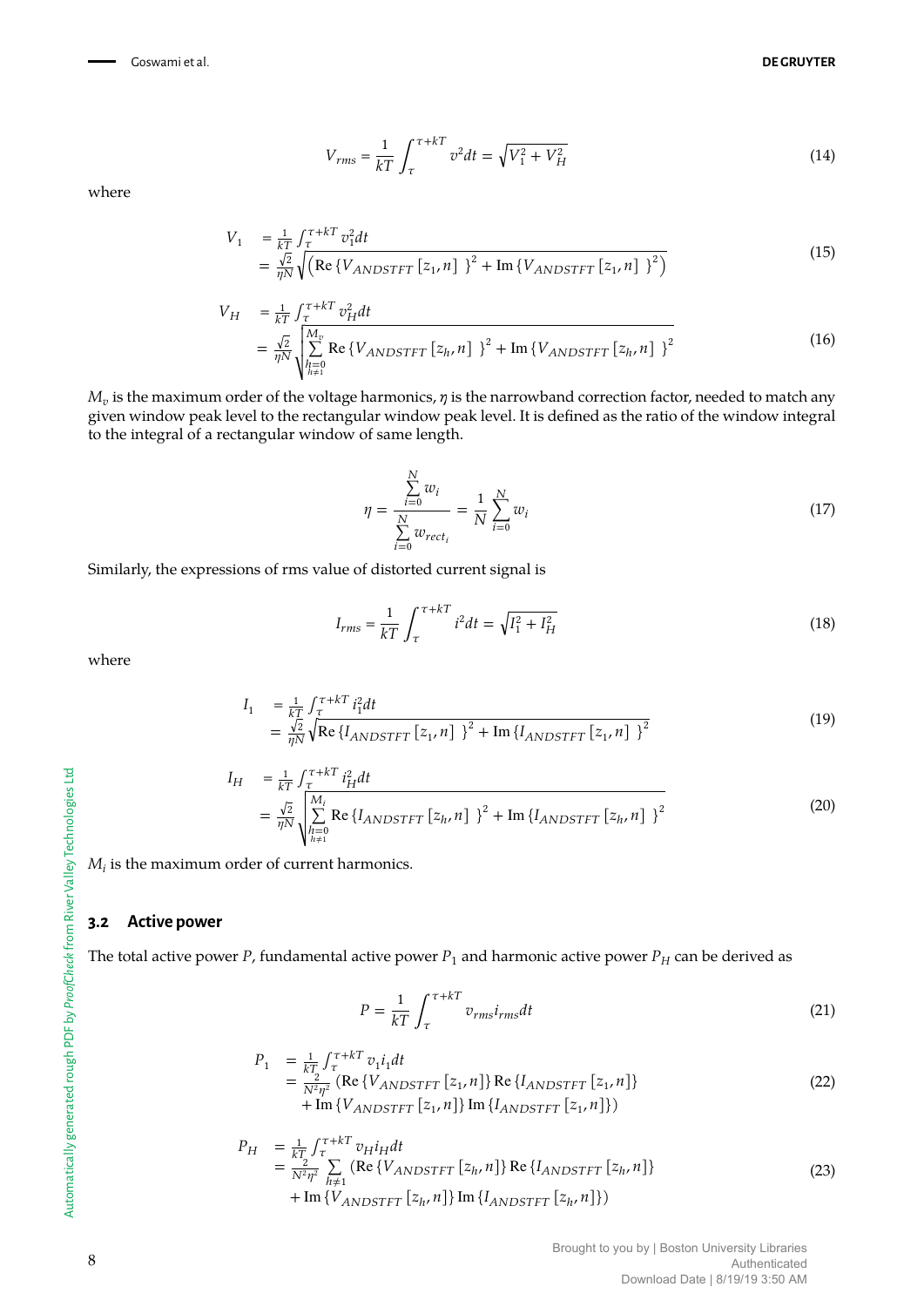#### **3.3 Reactive power**

The fundamental reactive power  $Q_1$  is

$$
Q_{1} = \frac{\omega_{1}}{kT} \int_{\tau}^{\tau+kT} i_{1} \left[ \int v_{1} dt \right] dt
$$
  
= 
$$
\frac{2}{N^{2} \eta^{2}} \left( \text{Re} \left\{ I_{ANDSTTT} \left[ z_{1}, n \right] \right\} \text{Im} \left\{ V_{ANDSTTT} \left[ z_{1}, n \right] \right\} - \text{Re} \left\{ V_{ANDSTTT} \left[ z_{1}, n \right] \right\} \text{Im} \left\{ I_{ANDSTTT} \left[ z_{1}, n \right] \right\} \right)
$$
 (24)

Budeanu's reactive power can be expressed as

$$
Q_B = \frac{2}{N^2 \eta^2} \sum_{h} \left( \text{Re} \{ I_{ANDSTFT} [z_h, n] \} \text{Im} \{ V_{ANDSTFT} [z_h, n] \} - \text{Re} \{ V_{ANDSTFT} [z_h, n] \} \text{Im} \{ I_{ANDSTFT} [z_h, n] \} \right)
$$
\n(25)

#### **3.4 Apparent power**

Once voltage and current definitions at the ANDSTFT domain are known, definitions of the fundamental apparent power (*S*<sup>1</sup> ), total apparent power(*S*), nonfundamental apparent power (*SN*) and nonactive power(*N*) can easily be reformulated by substituting the corresponding values from eqs. (13), (17), (12) and (16) in the following definitions:

$$
S_1 = V_1 I_1 \tag{26}
$$

$$
S = V_{rms}I_{rms} \tag{27}
$$

$$
S_N = \sqrt{S^2 - S_1^2} \tag{28}
$$

$$
N = \sqrt{S^2 - P^2} \tag{29}
$$

### **4 Algorithm testing**

A set of simulation tests has been performed in MATLAB environment to estimate the validity and performance of the proposed algorithm under different operating conditions. The power components for each of the cases have been computed by the proposed two cycles ANDSTFT based algorithms and compared with the results obtained from the conventional 256-point FFT interpreted DSTFT based approaches. To reduce leakage effect, both algorithms utilize Hanning window function.

#### **4.1 Static test**

In order to determine the sensitivity of the proposed algorithm on the sampling frequency, the following input voltage and current signals are processed:

$$
v(t) = \sqrt{2} \left[ 1.0 \sin \left( 2 \pi f t \right) + 0.03 \sin \left( 6 \pi f t + 135^{\circ} \right) + 0.01 \sin \left( 10 \pi f t + 150^{\circ} \right) + 0.01 \sin \left( 14 \pi f t + 140^{\circ} \right) \right]
$$
(30)

$$
i(t) = \sqrt{2} \left[ 1.0 \sin \left( 2 \pi f t + 10^{\circ} \right) + 0.3 \sin \left( 6 \pi f + 150^{\circ} \right) + 0.2 \sin \left( 10 \pi f t + 135^{\circ} \right) + 0.1 \sin \left( 14 \pi f t - 22.5^{\circ} \right) \right]
$$
(31)

The fundamental frequency *f* is kept constant at 50 Hz and the sampling frequency has been varied in the range, 800 to 25,600 Hz power components at each of the cases are estimated. The modulus of percent errors in *P, Q<sup>B</sup>* and *S* measurements, termed as *eP*, *eQ* and *eS*, respectively, have been shown in Figure 3.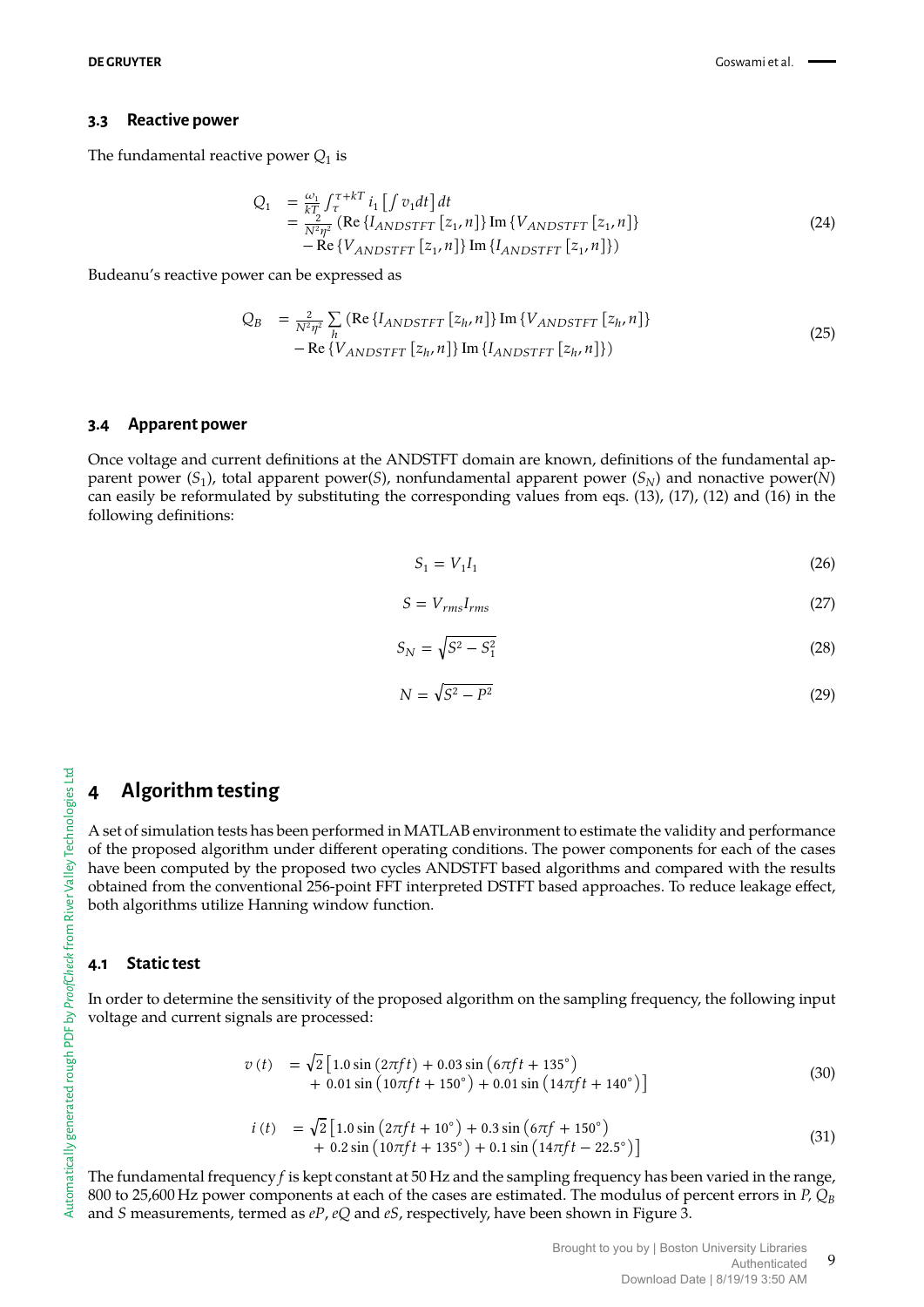

**Figure 3:** Absolute percent errors in power components estimation with the sampling frequency.

From the figure it can be concluded that the absolute percent errors in power components estimation is gradually decreases with increase in sampling frequency. Cconsidering 50 Hz nominal frequency, the sampling frequency has been chosen at 6.4 kHz to get the effect of harmonics up to 64th order as well as moderate accuracy.

In order to test algorithms static accuracy under off-nominal frequency condition, the fundamental frequency *f* of input signals [eqs. (30) and (31)] has been varied in the range, 48 to 51 Hz in steps of 0.2 Hz. The *eP*, *eQ* and *eS*, have been depicted in Figure 4, which exhibits that the proposed ANDSTFT based algorithm provides much better accuracy than the DSTFT based approaches during frequency off-set condition.



**Figure 4:** Absolute percent errors in power components estimation under off-nominal frequency condition.

#### **4.2 Noise test**

The same input signals [eqs. (30) and (31)]; with the superimposed zero-mean white noise has been utilized as input test signals. A range from a highly noisy signal (SNR = 20 dB) to a low noisy signal (SNR = 60 dB) is covered and, in each case, the steady-state error is measured using the proposed algorithm; and compared to the DSTFT based techniques. The absolute peak of oscillating steady state errors in active power measurement have been depicted in Figure 5, which exhibits that the error rapidly drops from SNR = 20 dB to SNR = 60 dB and the proposed algorithm provides better immunity to noise than the DSTFT based approach. The sensitivity of noise of both the algorithms can be decreased by increasing the data window size but at the cost of prolonged dynamic response time.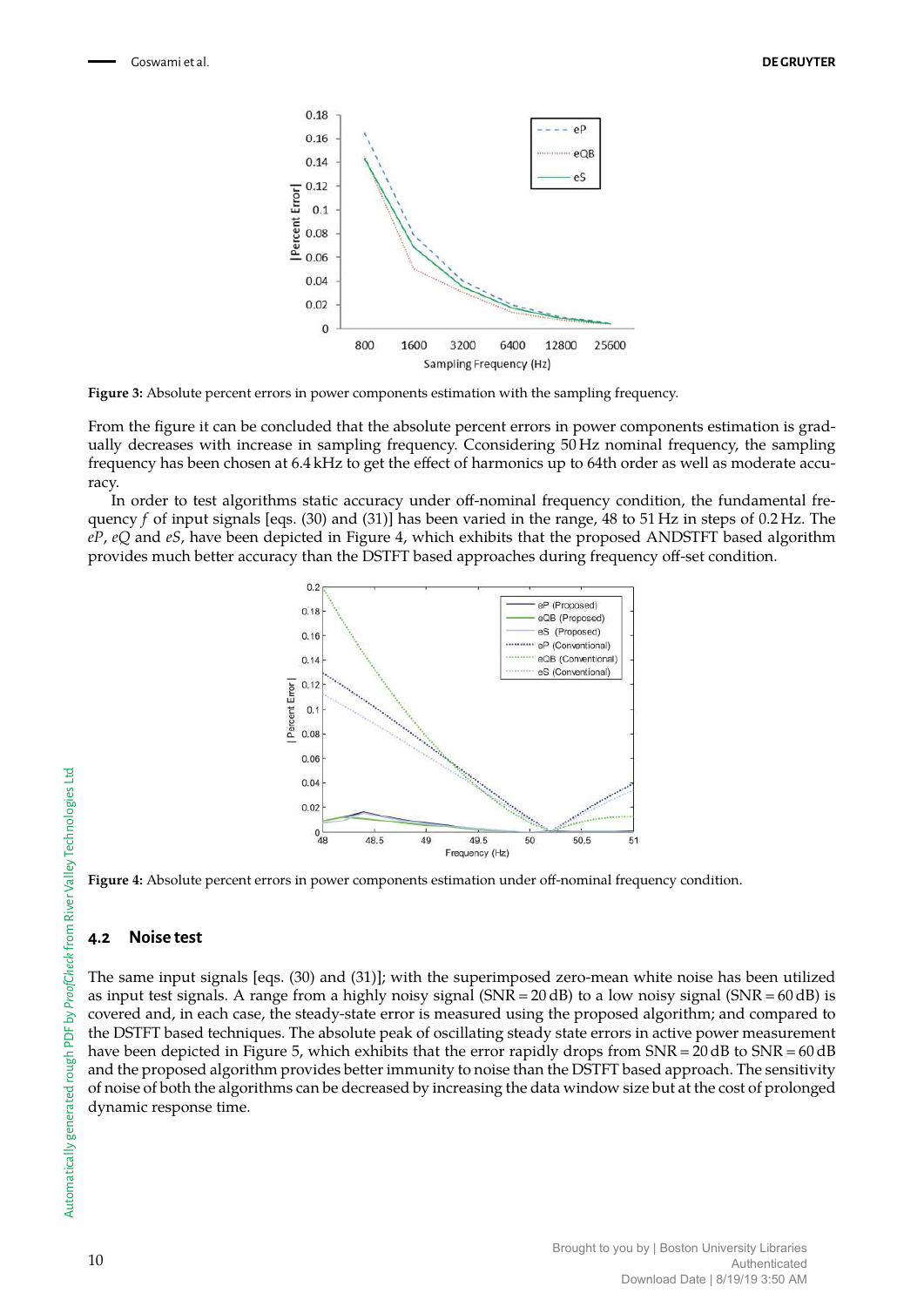

**Figure 5:** Absolute maximum steady-state errors in active power estimation in terms of the SNR.

#### **4.3 Dynamic test**

An experimental dynamic condition has been achieved by considering the following input voltage and current signals:

$$
v(t) = \cos\left(2\pi ft + 45^{\circ}\right) + 0.5\cos\left(10\pi ft + 120^{\circ}\right) + 0.3\cos\left(14\pi ft + 150^{\circ}\right) + 0.2\cos\left(22\pi ft + 280^{\circ}\right)
$$
(32)

$$
i(t) = \cos(2\pi ft) + 0.4\cos(10\pi ft + 60^{\circ}) + 0.2\cos(14\pi ft + 30^{\circ}) + 0.1\cos(22\pi ft + 130^{\circ})
$$
\n(33)

In the period from *t* = 0 to 0.25s, both the test signals were pure cosine signals and consisted of the first terms from eqs. (30) and (31). At *t* = 0.25s, both input signals are distorted with higher harmonics as given by eqs. (32) and (33). Simultaneously, the frequency of the fundamental harmonic is instantaneously changed from 50 to 40 Hz. The tracking of power components using the proposed ANDSTFT based algorithm have been depicted in Figure 6. In the period before the distortion is applied,  $S = 0.5$  p.u., and  $P = Q = 0.5/\sqrt{2} = 0.3535$  p.u. After a convergence period of about four cycles, true estimates of the new power components are obtained (P = 0.3799 p.u.,  $Q_B$  = 0.4711 p.u., and  $S$  = 0.6461 p.u.). The transient features of the fundamental frequency estimation algorithm mainly influence the response time of the proposed algorithm. The conventional DSTFT based approaches also take same transient time as that of the proposed one. Since, sampling frequency (6.4 kHz) is the integer multiple of both fundamental frequencies (50 Hz and 40 Hz), both algorithms provide high accuracy at steady state, before and after step change has occurred.



**Figure 6:** Estimated power components (dynamic test) by the ANDSTFT based algorithms.

묩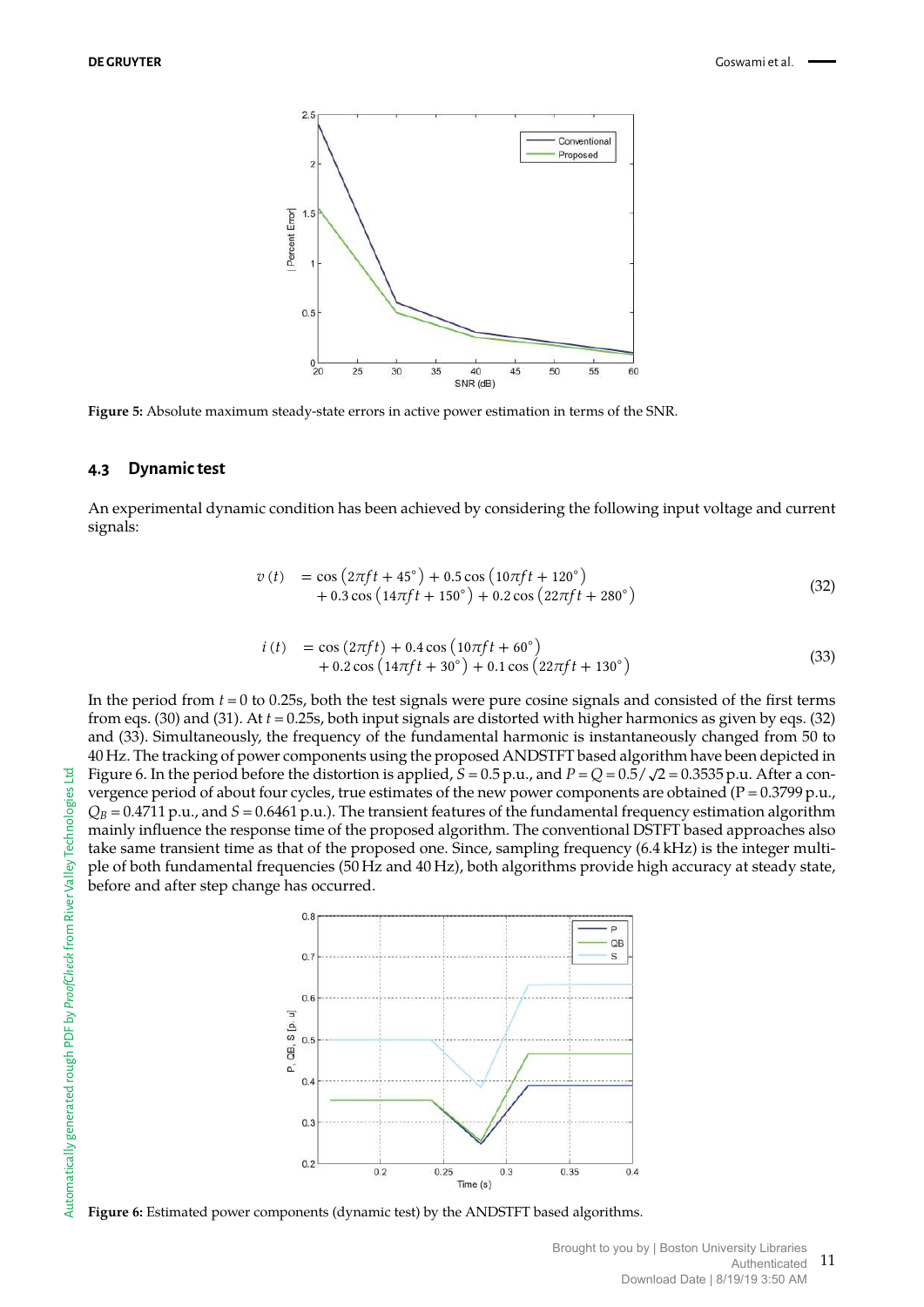# **5 Real-time implementation using LabVIEW**

### **5.1 Experimental setup**

The proposed algorithm has been implemented using virtual instrument developed in LabVIEW and tested in the laboratory to establish its feasibility in a real-time environment. The laboratory setup is shown in Figure 7.



**Figure 7:** Laboratory test setup using LabVIEW for power components measurement.

The components used are as follows:

- **1.** Regulated Power Supply: ±12 V and ±15 V for voltage and current transducers respectively
- **2.** LEM Voltage Transducer: rms voltage 600 V, rms current 10 mA, conversion ration 600 V: 25 mA, ±0.8 % accuracy
- **3.** LEM Current Transducer: rms current 0.25A, conversion ratio 100: 1000, ±0.5 % accuracy
- **4.** NI 9239 Data Acquisition (DAQ) Card: 4-Channel, 24-Bit, ±10 V signal levels, 50 kS/s/ch sample rate
- **5.** Bus: ARM Electronics VC4 Mini Screw Terminal Balunwith 4 BNC Cord
- **6.** Computer: Dual Core Intel® Pentium 4, 3.4 GHz CPU, 512 K Cache, 64-Bit
- **7.** LabVIEW™ Software for Windows: LabVIEW 2015 Service Pack 1

The system software has been entirely implemented using the LabVIEW graphical programming language. The data acquisition program performs continuous data acquisition of the voltage and current signals, whereas the harmonic measuring program and analyzing programs carry out computation of the harmonic parameters with power components [14].

### **5.2 Experimental results**

Power signal harmonics are estimated and power components at off-nominal frequency (*f* = 48 Hz) are measured, as shown in Figure 8, using a set of functions provided by LabVIEW.



**Figure 8:** Power components measurement.

While comparing with ANDSTFT and DSTFT, it has been revealed that the proposed method provides much better accuracy (percent errors is of the order of  $10^{-12}$ %) than the conventional DSTFT based approach (percent errors is of the order of  $10^{-2}$ %), presented in Table 2.

**Table 2:** Power components estimation at nominal frequency.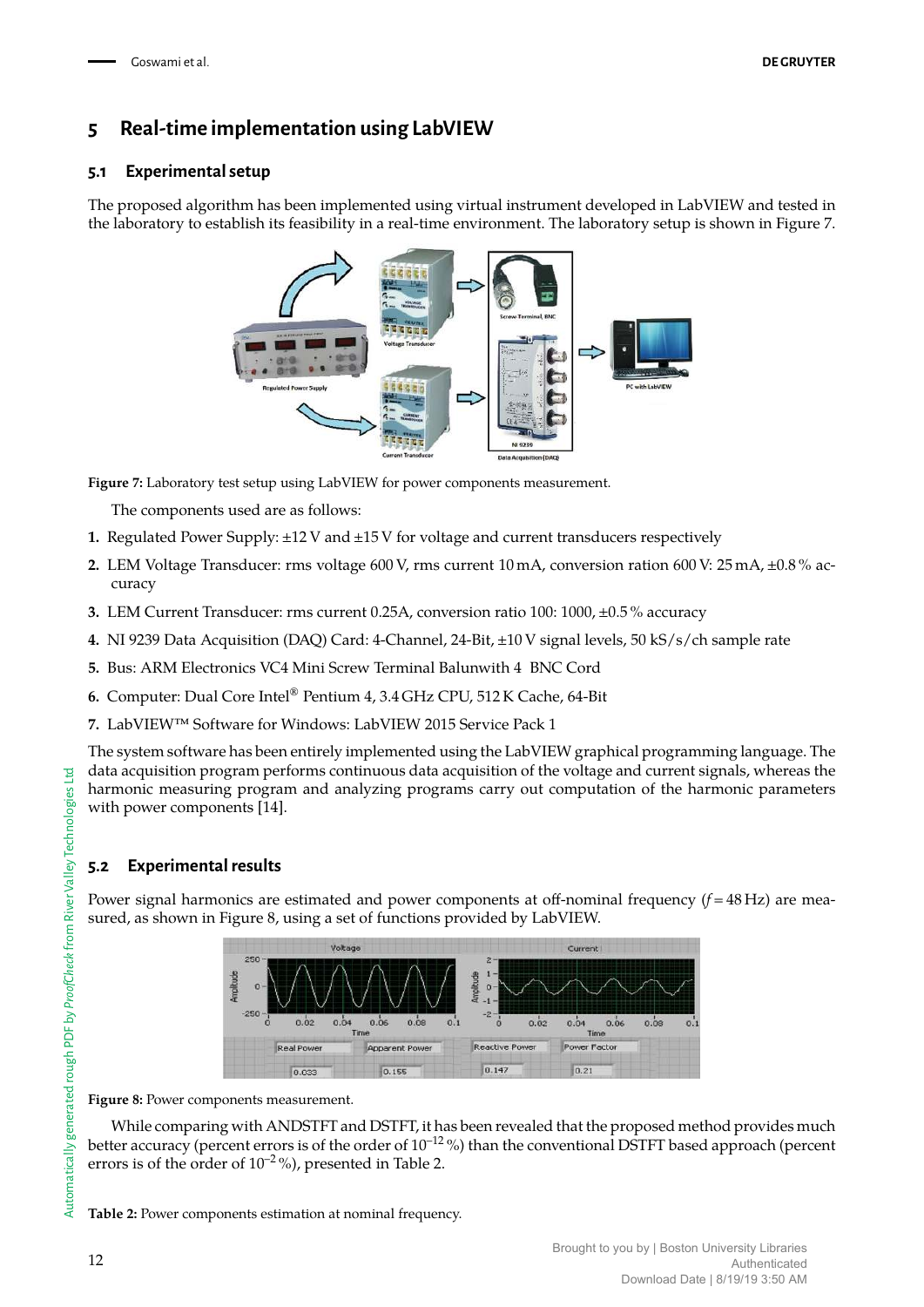|                |                  | <b>IEEE Standard</b><br><b>Definitions</b> | Measured<br><b>Values</b> | <b>ANDSTFT</b> based Definitions<br>$%$ error | <b>DSTFT</b> based Definitions<br>Measured<br><b>Values</b> | $%$ error |
|----------------|------------------|--------------------------------------------|---------------------------|-----------------------------------------------|-------------------------------------------------------------|-----------|
| <b>RMS</b>     | $V_1$            | 1.0000                                     | 1.0000                    | $-5.8e-013$                                   | 1.0000                                                      | $-0.0045$ |
|                | $V_{rms}$        | 1.0005                                     | 1.0005                    | $-6e-013$                                     | 1.0006                                                      | $-0.0046$ |
|                | 1 <sub>1</sub>   | 1.0000                                     | 1.0000                    | $-e-016$                                      | 1.0001                                                      | $-0.0051$ |
|                | 1 <sub>rms</sub> | 1.0677                                     | 1.0677                    | $-6e-15$                                      | 1.0678                                                      | $-0.0051$ |
| Active power   | $P_1$            | 0.9848                                     | 0.9848                    | $-5e-013$                                     | 0.9849                                                      | $-0.0100$ |
|                | $\overline{P}$   | 0.9945                                     | 0.9945                    | $-5e-013$                                     | 0.9946                                                      | $-0.0111$ |
| Reactive power | $Q_1$            | $-0.1736$                                  | $-0.1736$                 | $-2e-012$                                     | $-0.1736$                                                   | 0.0043    |
|                | $Q_{B}$          | $-0.17516$                                 | $-0.17516$                | $-2.2e-012$                                   | $-0.1752$                                                   | 0.0075    |
| Apparent       | $S_1$            | 1.0000                                     | 1.0000                    | $-6e-013$                                     | 1.0001                                                      | $-0.0096$ |
| power          |                  |                                            |                           |                                               |                                                             |           |
|                | S                | 1.0683                                     | 1.0683                    | $-5e-013$                                     | 1.0684                                                      | $-0.0097$ |
|                | $S_N$            | 0.3758                                     | 0.3758                    | $-6e-013$                                     | 0.3759                                                      | $-0.0102$ |
|                | N                | 0.3902                                     | 0.3902                    | $-1.1e-012$                                   | 0.3902                                                      | $-5e-04$  |

# **6 Conclusion**

A modified algorithm for the digital metering of power components according to IEEE Standard 1459–2010 is presented and tested in detail. It is based on the application of the ANDSTFT, which is a modified approach for real time implementation of the DSTFT. The ANDSTFT is able to synchronize itself with system frequency and can estimate the spectrum at the exact harmonic order of interest. The algorithm has been tested both simulation and hardware platform. The obtained results confirm an advantage in improved accuracy during off-nominal frequency conditions, better immunity to noise, and lower computational load per sample interval, than the popular FFT interpreted DSTFT based approaches. Like the DSTFT, the projected approach also takes almost four cycles to reach steady state after sudden change in the harmonic amplitude or system fundamental frequency. The developed scheme is highly reliable and possesses enough flexibility to suit the requirement of different real time systems.

# **Nomenclature**

- *eP* modulus of percent error in *P*
- *eQ* modulus of percent error in  $Q_B$
- *eS* modulus of percent error in *S*
- *f* fundamental frequency of power system signals
- *f s* sampling frequency

River Valley Technologies Ltd

- *i* (*t*) instantaneous current of single-phase system
- $i<sub>1</sub>$  power system frequency component of single-phase current signal
- *Irms* rms current of single-phase system
- *I*1 fundamental rms current of single-phase system
- PDF by ProofCheck from  $i_H$  harmonic components of single-phase current signal
	- *I<sup>H</sup>* harmonic rms current of single-phase system
	- *Ih* single-phase rms current at *h* th harmonic
	- *N* window length
	- *Nint* nearest integer number of samples
- Automatically generated rough PDF by *ProofCheck* from River Valley Technologies Ltd n number of samples
	- *P* total active power
	- *P*1  $P_1$  fundamental active power
	- *P<sup>H</sup>* harmonic active power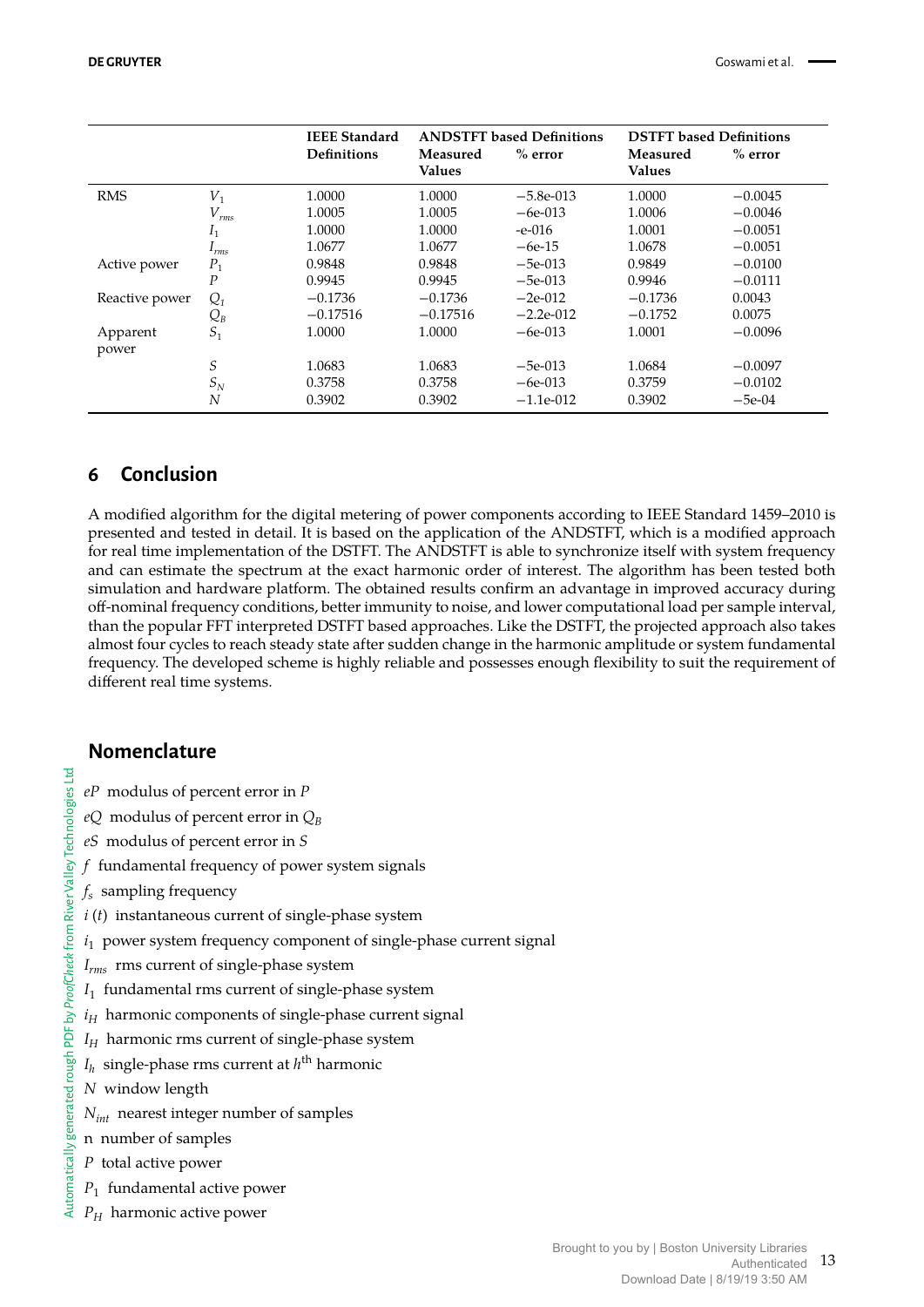- *P<sup>N</sup>* nonactive power
- *Q* total reactive power
- *Q*1 fundamental reactive power
- *Q<sup>B</sup>* Budeanu's reactive power
- *S* total apparent power
- *S*1 fundamental apparent power
- *S<sup>N</sup>* nonfundamental apparent power
- *t* time
- *T* time period
- *Vrms* rms voltage of single-phase system
- *v*(*t*) instantaneous voltage of single-phase system
- *v*<sup>1</sup> power system frequency component of single-phase voltage signal
- *V*1 fundamental rms voltage of single-phase system
- $v_H$  harmonic components of single-phase voltage signal
- $V_H$  harmonic rms voltage of single-phase system
- $V_h$  single-phase rms voltage at  $h^{\text{th}}$  harmonic
- *α*1 fundamental voltage phase angle single-phase system
- *α<sup>h</sup>* voltage phase angle of single-phase system at *h* th harmonic
- *β*1 fundamental current phase angle of single-phase system
- *βh* current phase angle of single-phase system at *h* th harmonic
- *ω1* fundamental angular frequency
- *ξF* [*n*] zero mean random noise of *s*[*n*]

# **Appendix**

Flow Chart of the ANDSTFT Implementation Algorithm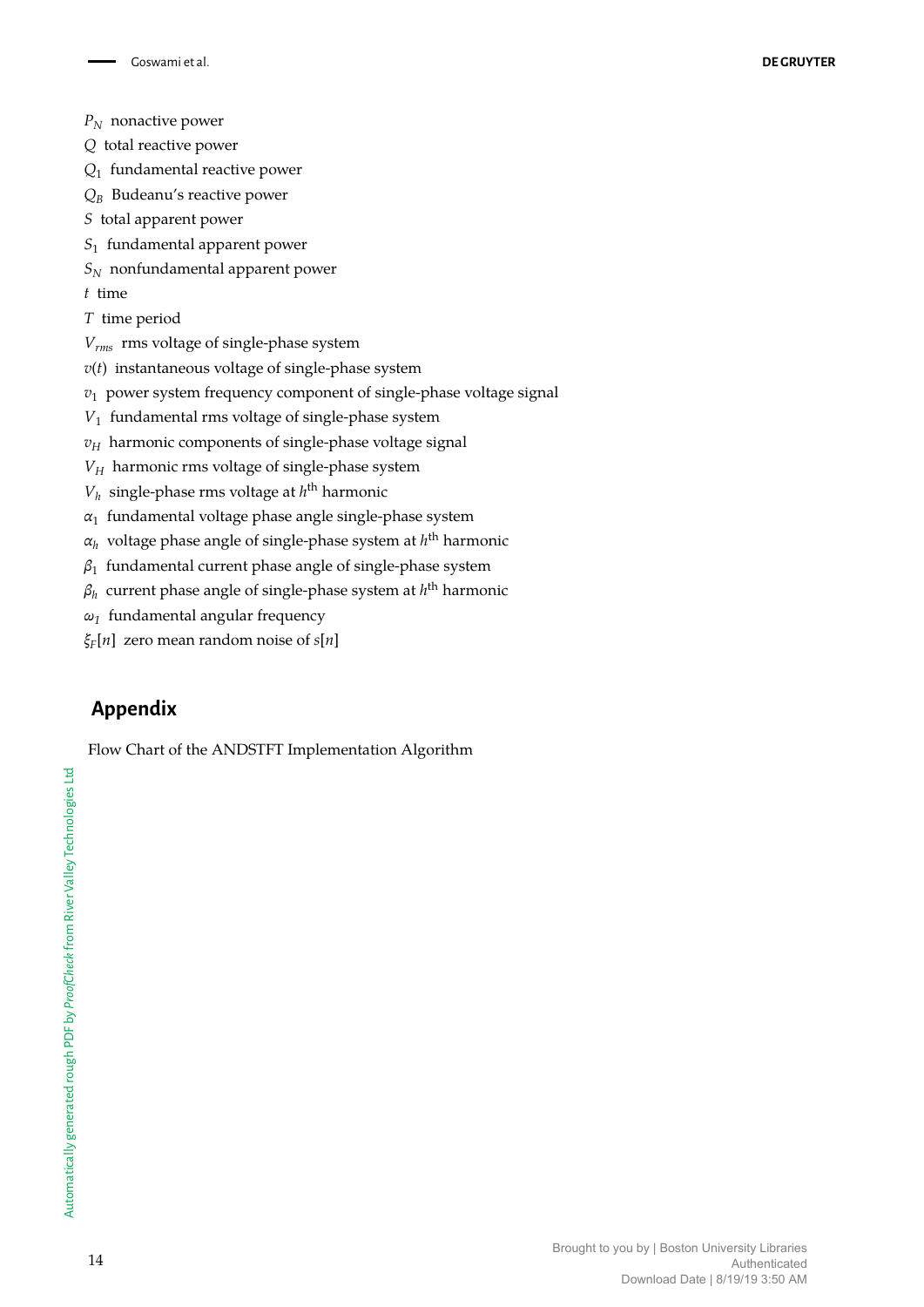

# **References**

- [1] IEEE standard definitions for the measurement of electric power quantities under sinusoidal, nonsinusoidal, balanced or unbalanced conditions. IEEE Standard, Mar 2010:1459–2010.
- [2] Pejic D, Naumovic-Vukovic D, Vujicic B, Radonjic A, Sovilj P, Vujicic V. Stochastic digital DFT processor and its application to measurement of reactive power and energy. Meas. 2018;124:494–504.
- [3] Zhuang S, Zhao W, Wang Q, Huang S. Four harmonic analysis and energy metering algorithms based on a new cosine window function. Journal Eng. 2017;2017:2678–84.
- [4] Ferreira SC, Gonzatti RB, Silva CH, da Silva LE, Pereira RR, Lambert-Torres G. Adaptive real-time power measurement based on IEEE standard 1459–2010. Electr Power Compon Syst. 2015;43:1307–17.
- [5] Jain NL, Priyanka R, Keerthy P, Maya P, Babu P. Empirical wavelet transform for harmonic detection under dynamic condition. In: Circuit, Power and Computing Technologies (ICCPCT), 2017 International Conference on. IEEE, Apr 2017:1–5.
- [6] Saleh SA. The extended Newton-phaselet method for determining the reactive power from the active power in single-phase systems. IEEE Trans Ind Appl. 2016;52:1297–307.
- [7] Carugati I, Orallo CM, Donato PG, Maestri S, Strack JL, Carrica D. Three-phase harmonic and sequence components measurement method based on mSDFT and variable sampling period technique. IEEE Trans Instrum Meas. 2016;65:1761–72.
- [8] Goswami S, Sarkar A, Sengupta S. Power components measurement using S-ADALINE. Int J Eng Innovations Res (IJEIR). 2017;6:120–6.
- [9] De Jesus MA, Teixeira M, Vicente L, Rodriguez Y. Nonuniform discrete short-time fourier transform a goertzel filter bank versus a FIR filtering approach. In*:* Circuits and Systems, 2006. MWSCAS'06. 49th IEEE International Midwest Symposium on. vol. 2. IEEE, 2006:188– 92.
- [10] Sarkar A, Sengupta S. The nonuniform discrete short time fourier transform a new tool for electrical power components' monitoring. In: Processing Joint International Conference on Power System Technology and IEEE Power India Conference (POWERCON2008). New Delhi, India, Oct 2008:1–8.
- [11] Sarkar A, Sengupta S. Bandpass second-degree digital-integrator-based power system frequency estimation under nonsinusoidal conditions. Instrum Meas IEEE Trans Instrum Meas. 2011;60:846–53.
- [12] Wen H, Li C, Yao W. Power system frequency estimation of sine-wave corrupted with noise by windowed three-point interpolated DFT. IEEE Trans Smart Grid. 2017;9:5163–72.